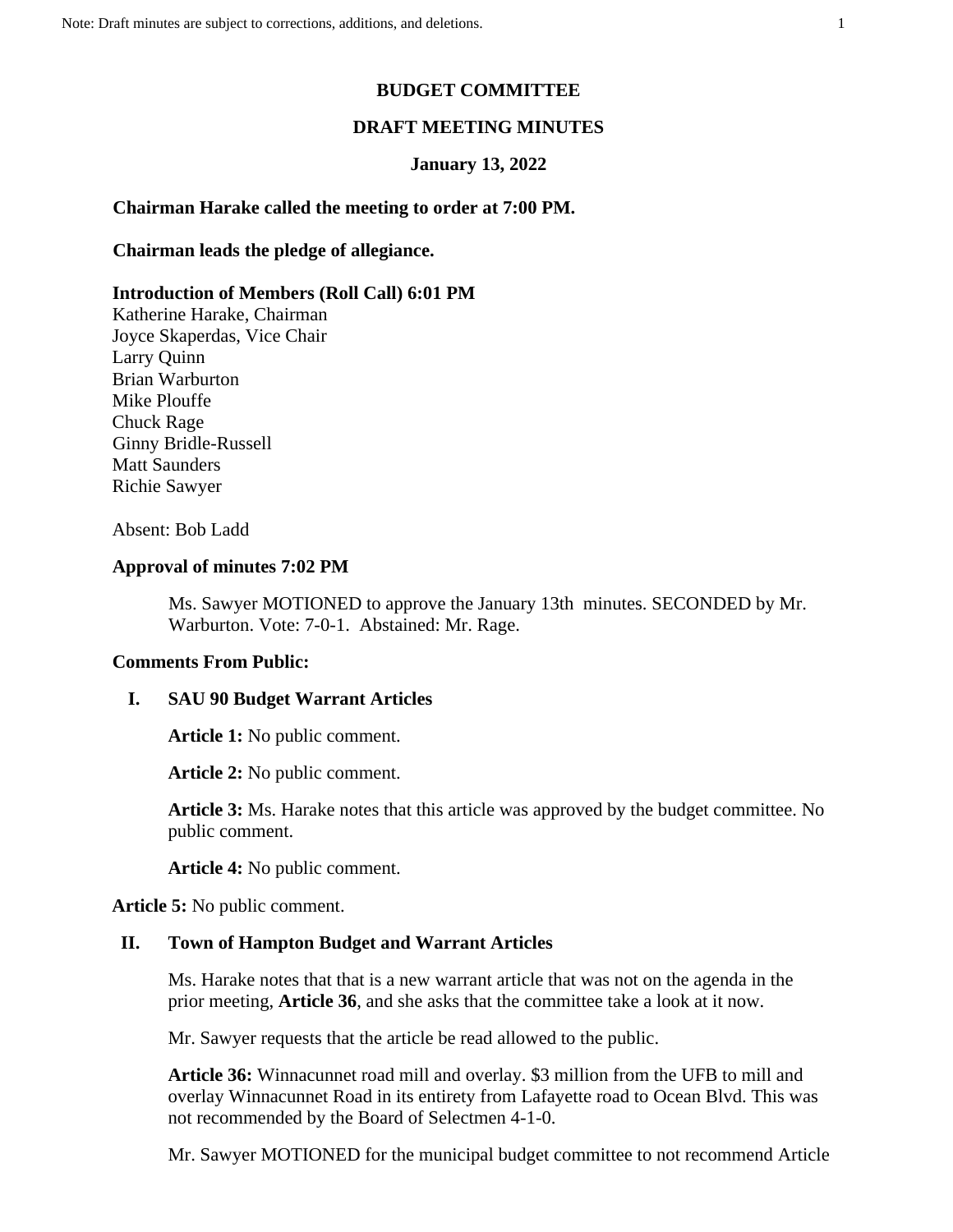36. SECONDED by Mr. Warburton.

Ms. Bridle-Russell asks where the sum of \$300,000 came from. Ms. Harake and Mr. Sawyer note that the amount is actually \$3 million. Mr. Sullivan states that they are unaware of how the number was decided. It was the number they had in their warrant article.

Mr. Sullivan recommends that the committee make a decision on whether they recommend this article or not, then put it back in the pile and allow the public to speak when we get to this article later in the meeting. He notes that they would be happy to answer any questions, but it is a private petition and that means it will go on as written whether the budget committee recommends it to the public or not.

Ms. Harake asks for clarification of the motion and then asks for a vote.

Vote: 7-0-1 Abstained: Ms. Harake.

Ms. Harake notes that two articles have been removed since the last meeting, the library fire protection article and the part-time police academy article.

**Article 9:** Bond of \$7,020,000 to repurpose High Street. Recommended by both the Board of Selectmen and the Budget Committee. No Public Comment.

**Article 10:** \$15,700,000 for the construction and design of the wastewater treatment plant.

Mr. Sawyer notes that this is phase 2 of the project.

Ms. Harake notes that this was recommended by the budget committee.

No public comment.

**Article 11:** \$30,206,241 Town Budget. Approved by the budget committee.

Mr. Sawyer highlights the default budget of \$30,184,194, which will result if the article is defeated.

No public comment.

**Article 12:** in regard to the collective bargaining agreement between the Board of Selectmen and the Hampton Police Association Sargeants. Estimated increases until 2025. This was approved by the budget committee: 8-0-1. No public comment.

**Article 13:** Cost items in the bargaining agreement between the Board of Selectmen and the Hampton Police Association Patrolmen. 8-0-1 recommended by the budget committee. No public comment.

**Article 14:** \$148,960 for two full-time patrolmen for the Hampton police department. Recommended by the budget committee. No public comment.

**Article 15:** Two additional laborers for the Hampton Department of Public Works. This was supported by the budget committee 9-0-0. No public comment.

**Article 16:** \$309,573 for the four additional full-time firefighters. Recommended by the budget committee. No public comment.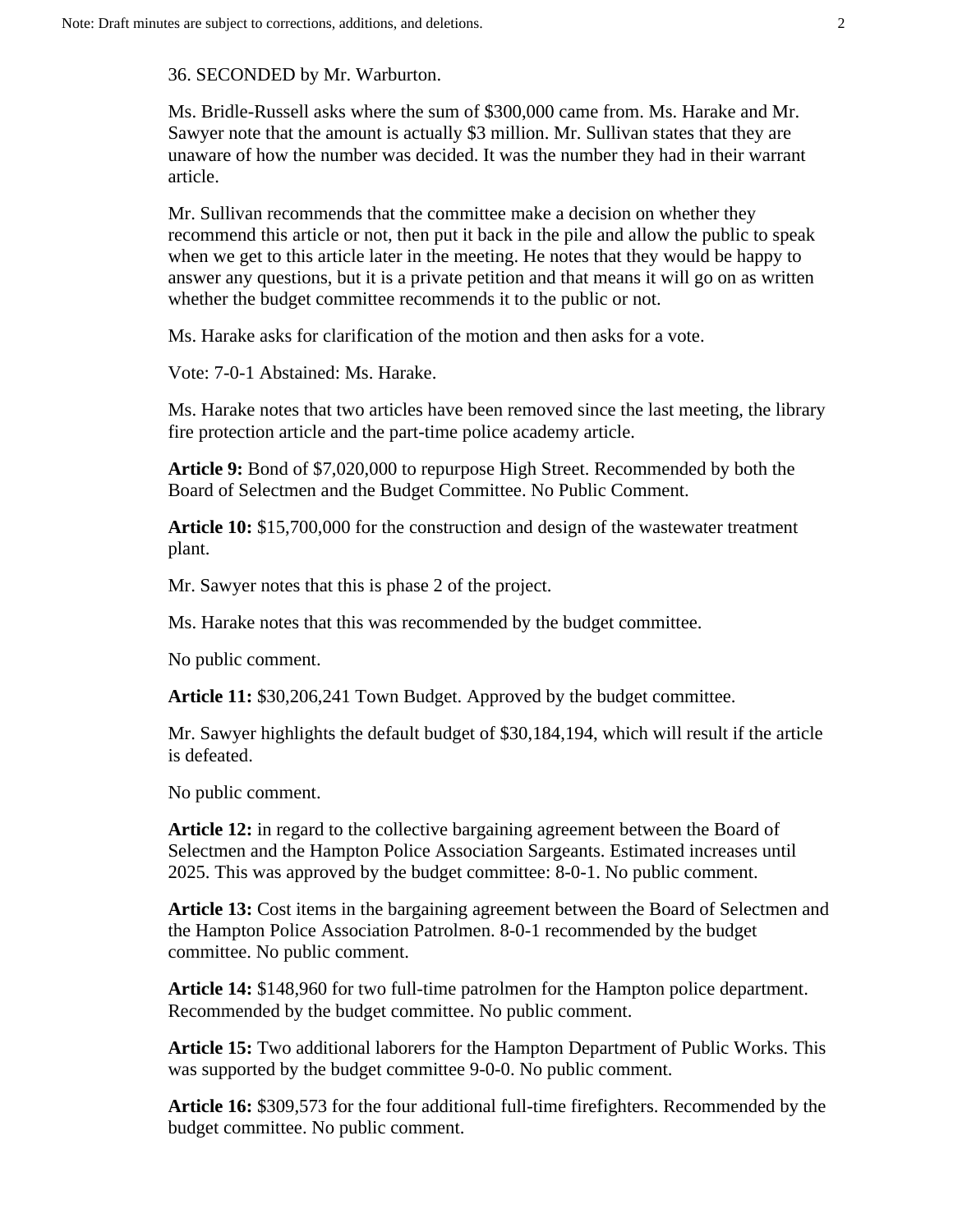**Article 17:** Regarding the park's foreman position. No public comment.

**Article 18:** Regarding expanding the conservation coordinator position from part-time to full-time. No public comment.

**Article 19:** \$825,000 to be raised for a fire engine and equipment. Recommended by the budget committee.

Ms. Caregas: I'll just mention that this has zero impact.

No public comment.

**Article 20:** Improvements to the streets for \$503,660. Approved by the budget committee. No public comment.

**Article 21:** Additional space for the Parks and Recreations Department. No public comment.

**Article 22:** Vehicle purchases for the Department of Public Works. No public comment.

**Article 23:** An additional \$300,000 to be added to the road improvement capital reserve fund. No public comment.

**Article 24:** The purchase of 22 acres of land in Hampton through the conservation commission. No public comment.

**Article 25:** Regarding a contingency fund. Not recommended: 5-4-0. No public comment.

**Article 26:** Regarding the number of Human Service Agencies that we give money to. No public comment.

**Article 27:** Tuck building maintenance and repair and related investments in that area. No public comment.

**Article 28:** Hampton police station security and access security control systems. No public comment.

**Article 29:** The police forfeiture fund.

Mr. Sawyer notes that this is the funds that the police department obtains through their investigations seized through illegal activities and the money is forfeited to the police department for their use. This just gives an authorization for them to expend that money.

No public comment.

**Article 30:** \$50,000 for cemetery maintenance. No public comment.

**Article 31:** Pedestrian and traffic safety capital reserved fund. No public comment.

**Article 32:** Firefighters turn-out gear and personal protective equipment. No public comment.

**Article 33:** Experience Hampton for the Christmas Parade. No public comment,

**Article 34:** \$1000 for CASA volunteers. No public comment.